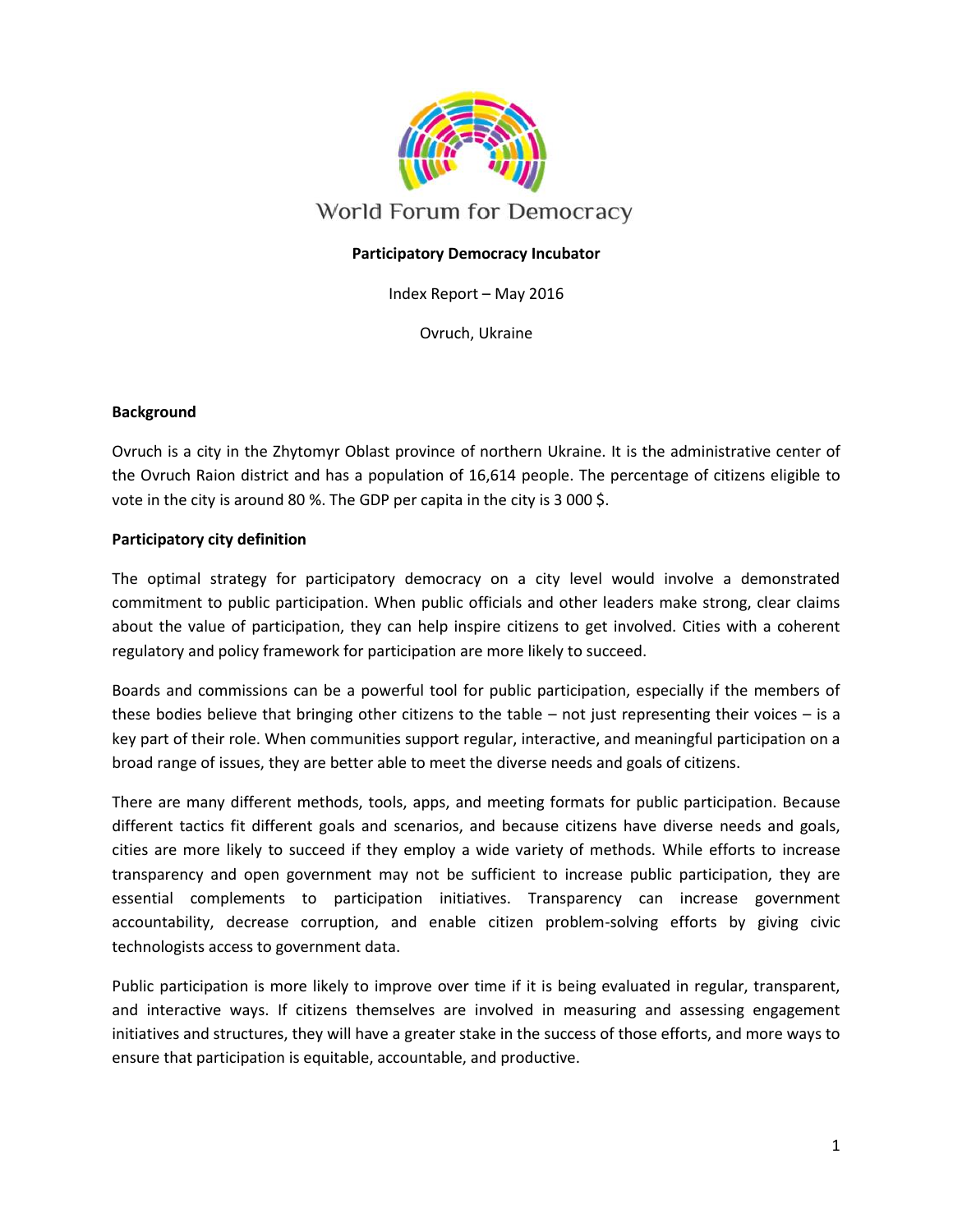## **Methodology**

The Participatory City Index analysis is based on a questionnaire involving 69 questions grouped in ten indicators. Including a set of sub-questions for some the 69 questions, the cities can gain a maximum of 164 points. The points are converted into a percentage measure to improve the comparability of the results. The ten indicators include commitment, regulatory and policy framework, advisory boards and commissions, civic associations, range of issues, range of tactics, grassroots problem-solving, young people, transparency, monitoring and evaluation. The index serves as a tool of self-assessment for the cities to critically evaluate and improve their structures for citizen participation.

### **Results**

## *1. Commitment*

The optimal strategy for participatory democracy on a city level would involve a demonstrated commitment to public participation. Citizens are often doubtful about their ability to help solve public problems, and skeptical about the willingness of public officials to respond to their concerns. When public officials and other leaders make strong, clear claims about the value of participation, they can help inspire citizens to get involved.

The rate of achievement of the city of Ovruch is considerably low in this area. Meetings of the city council are not open to the public and the city does not have a newsletter or some other regular bulletin that informs citizens about what the city government is doing and how citizens can participate. The city has not formally adopted a public statement declaring the importance of public engagement and it does not maintain active social media accounts. There is no participation commission or a participation plan in the city which guides the participation efforts of different departments or agencies in a coordinated manner. The city does not produce an annual report on the state of public participation and it does not provide official opportunities for citizens to give input on how participation should be structured and supported. Lastly, there is no annual awards program – supported by the city or by a non-governmental organization – which recognizes citizens, public officials, or other leaders for their efforts to support public participation.

### Recommendations

- $\checkmark$  Meetings of the city council should be open to the public.
- $\checkmark$  Publish a newsletter or some other regular bulletin that informs citizens about what the city government is doing, and how citizens can participate.
- $\checkmark$  Adopt a public statement declaring the importance of public engagement.
- $\checkmark$  Maintain active social media accounts.
- $\checkmark$  Establish a participation commission.
- $\checkmark$  Develop a participation plan.
- $\checkmark$  Produce an annual report on the state of public participation.
- $\checkmark$  Provide official opportunities for citizens to give input on how participation should be structured and supported.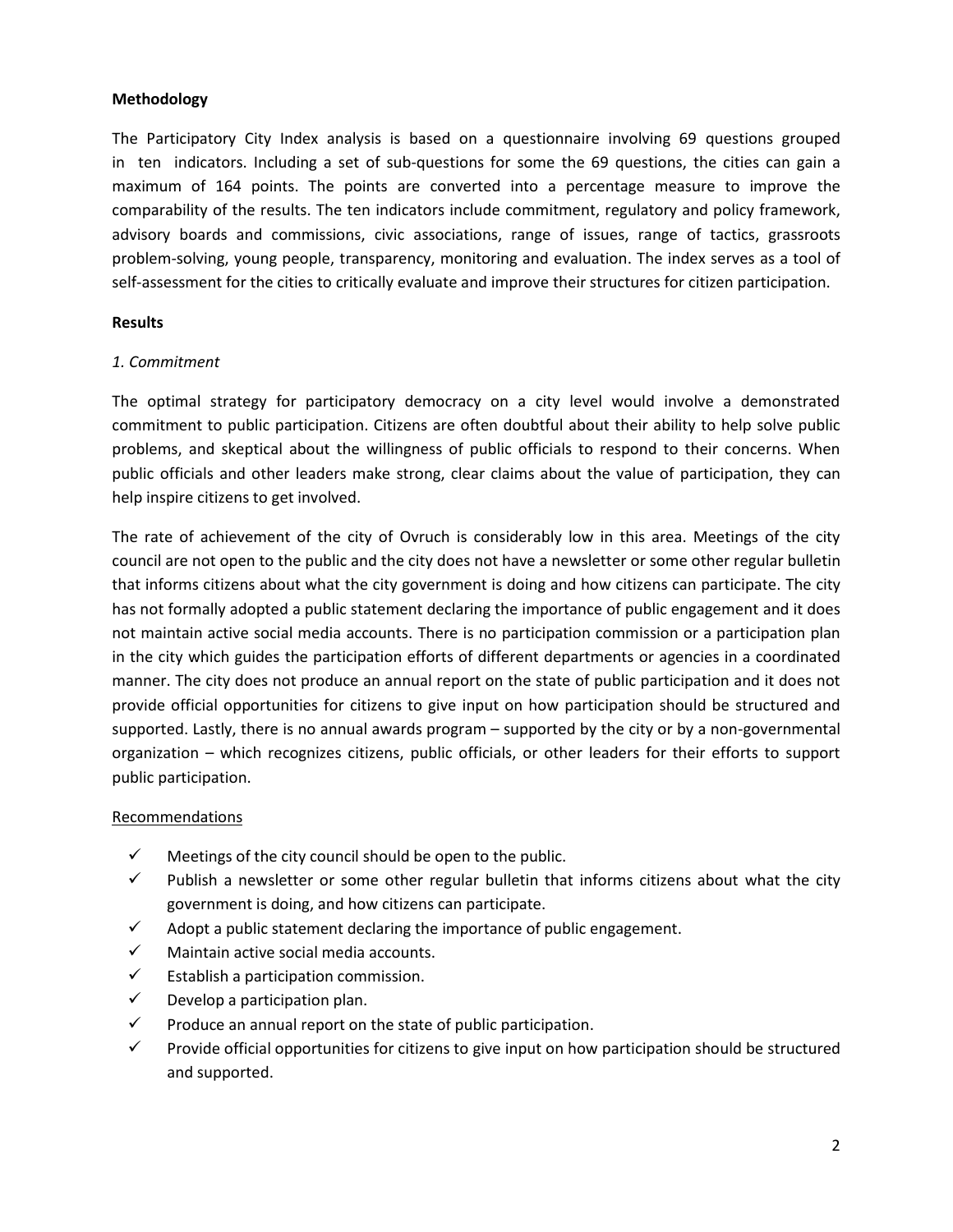- $\checkmark$  Give citizens the opportunity to vote for policy options (rather than voting for elected representatives).
- $\checkmark$  Create an annual awards program supported by the city or perhaps by a non-governmental organization – which recognizes citizens, public officials, or other leaders for their efforts to support public participation.

# Best Practice<sup>1</sup>

### *Community Appraisal*

Community Appraisals are surveys of local need and opinion about issues such as local housing, schooling, training, employment, culture, health, social welfare and community facilities. Community Appraisal is a method that includes gauging the viewpoints of members of a community on particular issues. Appraisals may be conducted to form a plan of action to resolve an issue or improve existing services. Traditionally, they are citizen driven initiatives although they can also be organised by local authorities. Whilst all Community Appraisals will vary in their application, many will include the following steps:

1. Form a steering committee to take an oversight role.

2. Write up a questionnaire which is to be distributed to households and later collected. As an alternative, software such as 'Village Appraisals for Windows' can be used instead of the paper option.

3. Sort the responses and compile a report of the findings.

4. Distribute the report throughout the community to citizens and to decision-makers in local authorities. Attempts can also be made to convince the local media to discuss the issues raised by the report.

5. Agree on actions to be taken that address the concerns raised by the report with the relevant bodies.

6. Monitor developments and report back to the community with information about the progress of the initiatives.

### *2. Regulatory and policy framework*

 $\overline{\phantom{a}}$ 

In many places, the regulations governing public participation are outdated and unclear. In other places, public officials and staff do not have the participation skills and resources they need. Cities with a coherent regulatory and policy framework for participation are more likely to succeed.

It is positive to note that the city of Ovruch has regulations and policies that govern public participation, although the local regulations governing public participation have not been reviewed and revised at any

<sup>&</sup>lt;sup>1</sup> All Best Practice examples in this report are available at [www.participationcompass.org](http://www.participationcompass.org/) o[r www.participedia.net.](http://www.participedia.net/)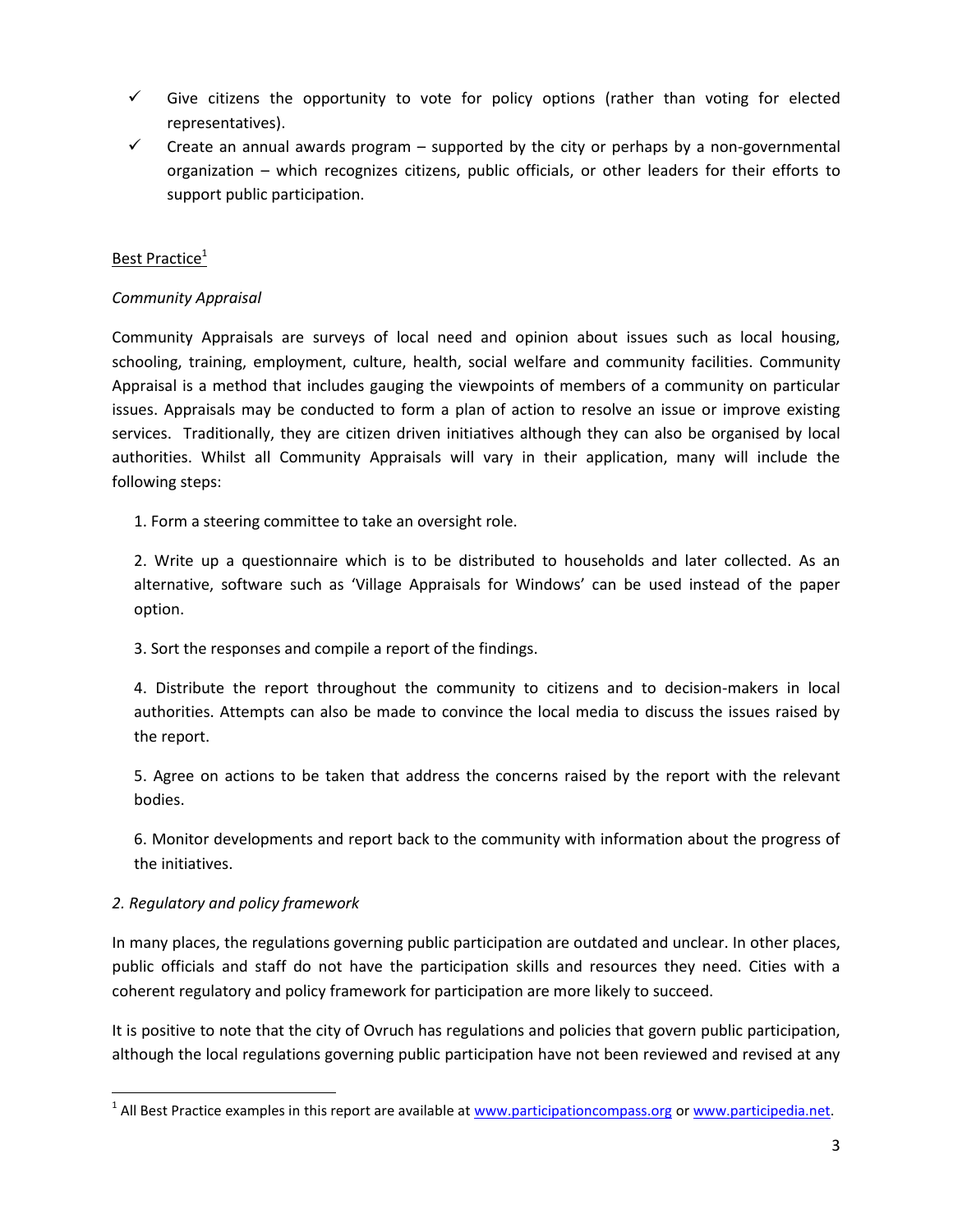point in the last ten years. It is not given that public officials, staff, and citizens understand how the laws governing public participation are being interpreted and applied, as the city does not have a well-used, widely known document that helps public officials, staff, and citizens understand when and why to use specific participation approaches and how they will affect policy decisions. The city does not have a budget for public participation and it does not employ staff to support public participation activities. Facilitating, encouraging, or supporting public participation is also not included as a category in the job expectations of people serving in management-level positions for the city and the city does not provide training opportunities for public officials and city staff who want to learn more about how to support effective participation.

### Recommendations

- $\checkmark$  Review and revise local regulations governing public participation if necessary.
- $\checkmark$  Publish a document a policy, protocol, or set of procedures that helps public officials, staff, and citizens understand when and why to use specific participation approaches.
- $\checkmark$  Allocate a specific amount of the city budget for public participation and employ staff to support public participation activities.
- $\checkmark$  Include facilitating, encouraging, or supporting public participation as a category in the job expectations of people serving in management-level positions for the city.
- $\checkmark$  Provide training opportunities for public officials and city staff who want to learn more about how to support effective participation.

### Best Practice

### *Appreciative Inquiry*

Appreciative Inquiry (AI) uses questions to build a vision for the future, focusing on past and potential future successes. These questions are then taken to the wider community. The focus is usually on what people enjoy about an area, their hopes for the future, and their feelings about their communities.

The questions are designed to encourage people to tell stories from their own experience of what works. By discussing what has worked in the past and the reasons why, the participants can go on to imagine and create a vision of what would make a successful future that has a firm grounding in the reality of past successes. This process can be implemented in a number of different ways as long as the principle of retrospective appreciation and a future vision remains.

### *Action Planning*

Action Planning is an approach, rather than a specific method, which helps focus ideas and decide what steps you need to take to achieve particular goals. It is a statement of what you want to achieve over a given period of time. Preparing an action plan is a good way to help reach objectives (this can apply to organisations and individuals). An effective action plan should give a definite timetable and set of clearly defined steps; for each objective there should be a separate action plan.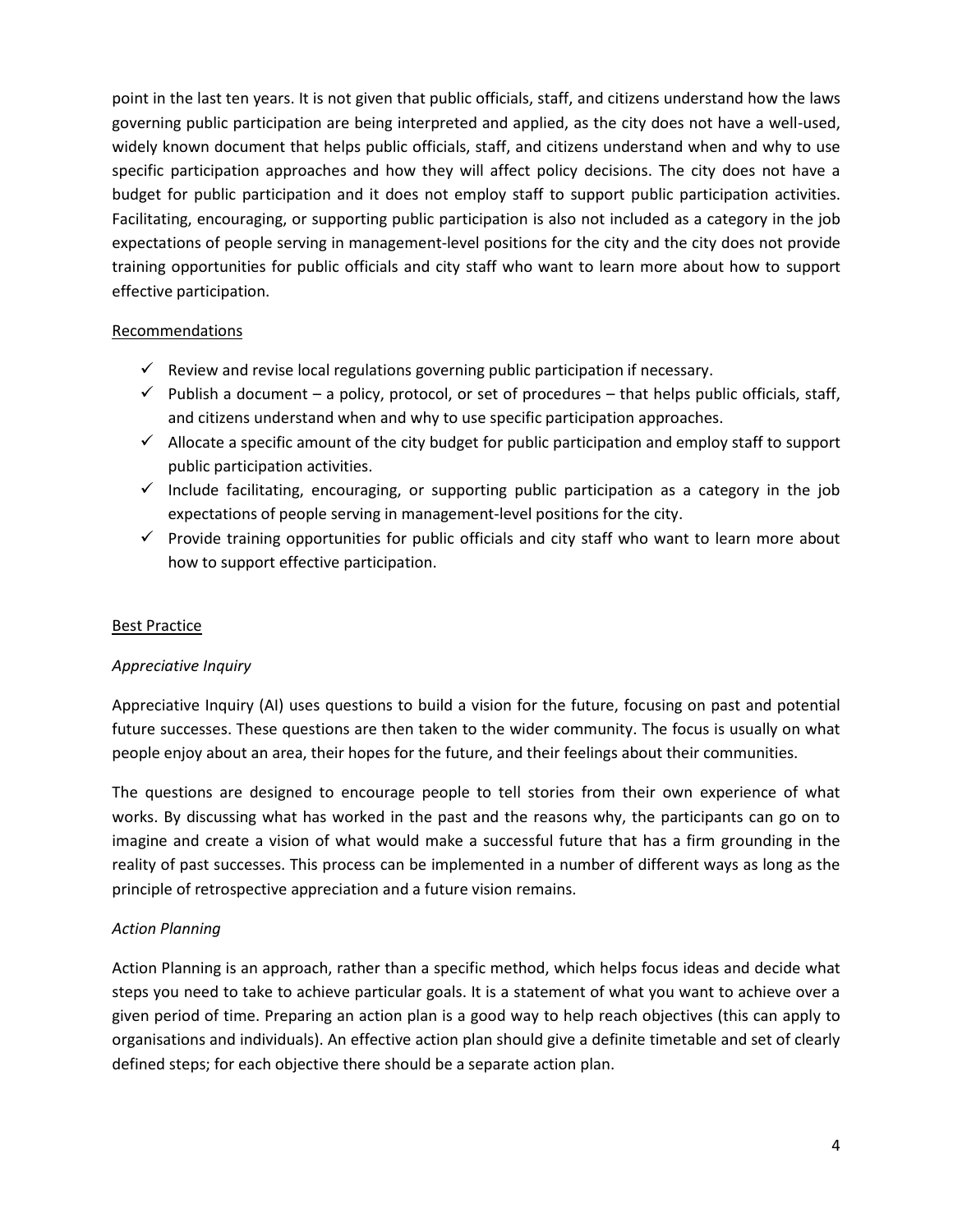Action Planning is commonly used for town planning purposes on issues such as development, regeneration and identifying existing problems in an area. It is often local interest groups that come together to address the issues. These groups can consist of experts from different professions such as town planning and architecture, but can also include local citizens.

Action Plan events are generally structured in 5 phases:

- 1. A meeting of stakeholders, professionals and citizens where the issues are raised and investigated.
- 2. A series of topic and design workshops which are open to everyone.
- 3. A brainstorming of the ideas raised in the workshops.
- 4. An analysis of the ideas that have been put forward in the form of proposals.
- 5. The agreed proposals will be published in a report along with an outline of actions to be taken.

## *3. Advisory boards and commissions*

Boards and commissions can be a powerful tool for public participation, especially if the members of these bodies believe that bringing other citizens to the table – not just representing their voices – is a key part of their role. It is unfortunate that the city of Ovruch does not have any boards or commissions on which citizens can serve.

### Recommendations

- $\checkmark$  Set up boards or commissions (public bodies that have an official advisory role to the government) on which citizens can serve.
- $\checkmark$  Make sure that the members of boards and commissions are broadly representative of the larger population, in terms of age, race/ethnicity, income level, and immigrant/native-born.
- $\checkmark$  Encourage members of boards and commissions to regularly lead public participation efforts that bring other citizens to the table.
- $\checkmark$  Structure meetings of boards and commissions in ways that encourage productive dialogue, deliberation, and participation.
- $\checkmark$  Oblige public officials to give information to boards and commissions, and consider their recommendations.
- $\checkmark$  Make sure that boards and commissions regularly use online tools to interactively engage the public.

### Best Practice

### *Citizen Advisory Groups*

Citizen advisory groups involve 10-30 members of the public who sit as a committee to inform and advise decision making over an extended period of time. Advisory groups can create effective and on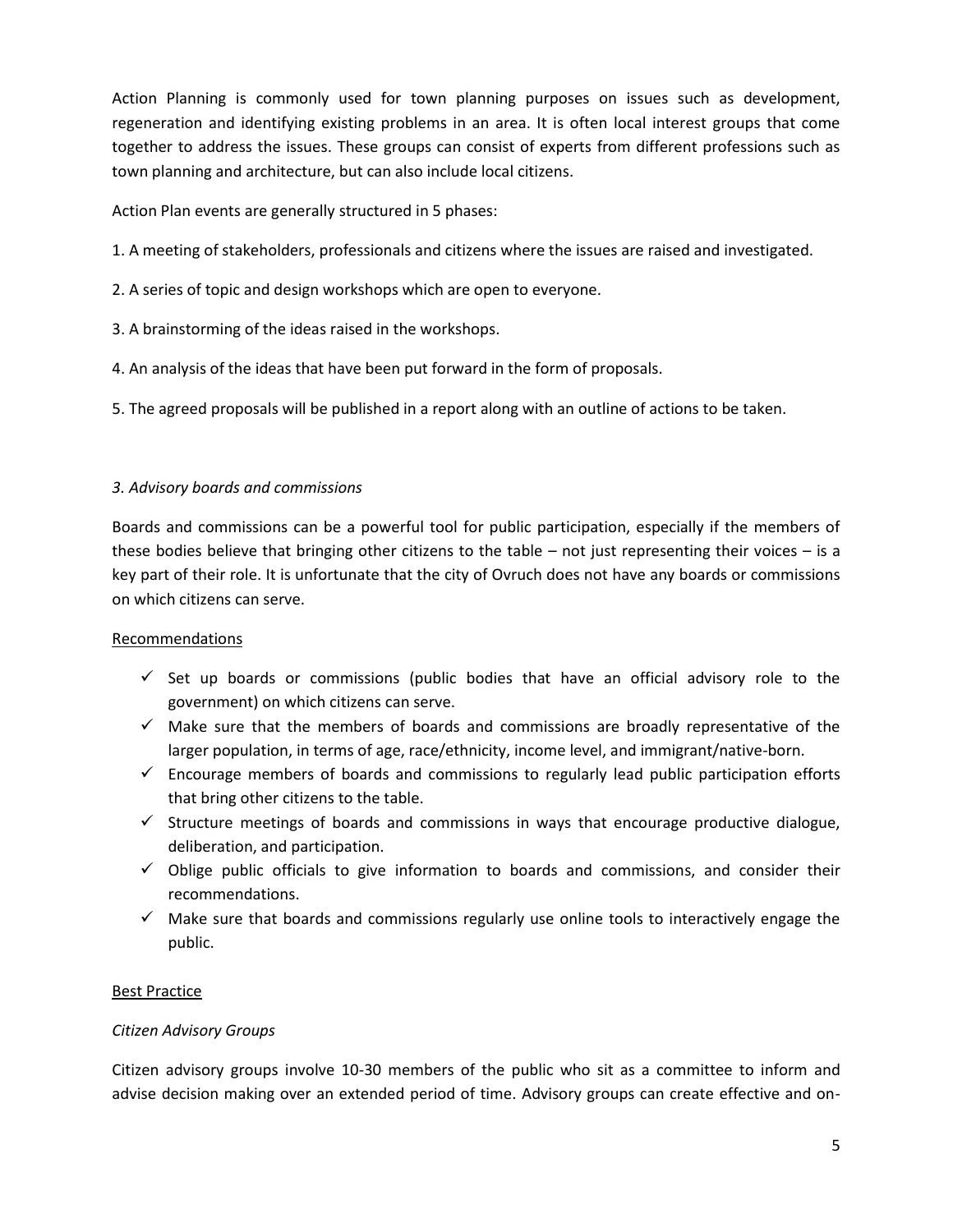going dialogue that allow issues and concerns to be explored in depth, and ideally addressed, while the participants are still involved. Advisory groups can take many different forms depending on the exact purpose of the group. The group may meet either over a couple of days as a one-off event, or regularly over a longer period.

1. The selection of participants is crucial. Those who are most affected should be considered first and there should be an attempt to benefit from a spread of expertise amongst the participants.

2. Participants should be provided with all the necessary information to reach informed decisions on issues.

3. Participants should understand that there is a goal to be sought and the different values, problems and benefits of each decision should be weighed accordingly when attempting to reach it.

4. The participants' decisions and/or recommendations should be respected. Whilst this ought to apply for every instance, it is of particular importance for those groups that meet over a long period of time and cover a spread of issues. If the participants feel there time is being wasted they will not attend or contribute.

# → [Fernald Citizens Advisory Board \(Fernald, Ohio, USA\)](http://participedia.net/en/cases/fernald-citizens-advisory-board-fernald-ohio-usa)

# *4. Civic associations*

Many cities have civic associations, operating in neighbourhoods, schools, and other settings, which help to engage people in public life. These associations are better able to contribute to public participation when they are inclusive, broadly supported, and well-connected to government.

It is highly positive that in Ovruch, there is an active online network of citizens in most neighbourhoods. However, there are no active neighbourhood associations in the majority of neighbourhoods and the city does not have a neighbourhood council system or some other network that gives neighbourhood groups an official role in public decisions. There is also no system of tracking who participates in neighbourhood groups and neighbourhood meetings or events do not regularly attract large, diverse numbers of people. The city does not support training programs that help build the engagement capacity of neighbourhood groups and there are no city employees who are tasked with maintaining communication between neighbourhood groups and local government.

It is commendable that there are active parent groups at the majority of all schools in Ovruch and that the meetings of the parent groups are structured and facilitated in ways that encourage productive dialogue, deliberation, and participation. The situation would be even better if the school system supported training programs that helped build the engagement capacity of parent groups. The leadership of parent groups should be broadly representative of the school population, in terms of age, race/ethnicity, income level, and immigrant/native-born.

Faith communities – such as churches, synagogues, and mosques –help engage large numbers of people in public decision-making and problem-solving in Ovruch. Other community organizing or advocacy groups could also be helpful in this regard. Regular social events would help engage large numbers of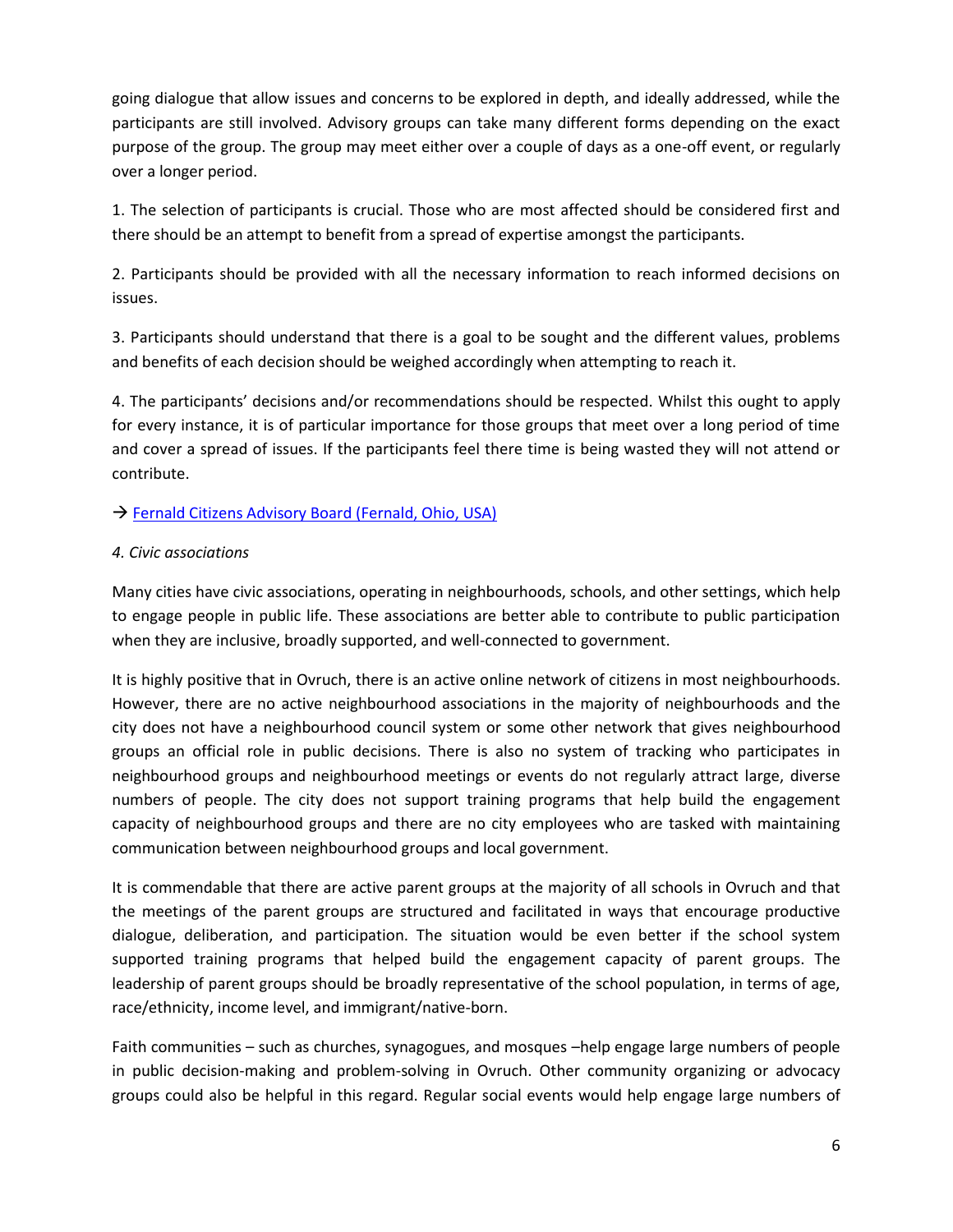people in public. Neighbourhoods should have buildings – such as community centers, schools, or churches – that are welcoming, widely used spaces for public participation events and activities.

## Recommendations

## Neighbourhoods

- $\checkmark$  Create active neighbourhood associations in the majority of all neighbourhoods.
- $\checkmark$  Establish a neighbourhood council system or some other network that gives neighbourhood groups an official role in public decisions.
- $\checkmark$  Structure the meetings of neighbourhood groups in ways that encourage productive dialogue, deliberation, and participation.
- $\checkmark$  Install a system of tracking who participates in neighbourhood groups.
- $\checkmark$  Support training programs that help build the engagement capacity of neighbourhood groups.
- $\checkmark$  Make sure that the leadership of most neighbourhood groups is broadly representative of the neighbourhood, in terms of age, race/ethnicity, income level, and immigrant/native-born.
- $\checkmark$  Task city employees with maintaining communication between neighbourhood groups and local government.

## **Schools**

- $\checkmark$  Create an active online network of some kind either official or informal in the majority of all schools (this could be an email list, a social media group, or another online forum)
- $\checkmark$  Make sure that the school system supports training programs that help build the engagement capacity of parent groups.
- $\checkmark$  Ensure that the leadership of most parent groups is broadly representative of the school population, in terms of age, race/ethnicity, income level, and immigrant/native-born.
- $\checkmark$  Task city employees with maintaining communication between local government and the schools.

# Other associations

- $\checkmark$  Involve community organizing, advocacy groups, ethnic associations or other social groups that help engage large numbers of people in public decision-making and problem-solving.
- $\checkmark$  Organise regular social events that help engage large numbers of people in public decisionmaking and problem-solving.
- $\checkmark$  Use buildings such as community centers, schools, or churches that are welcoming, widely used spaces for public participation events and activities.

# Best Practice

*Trade School*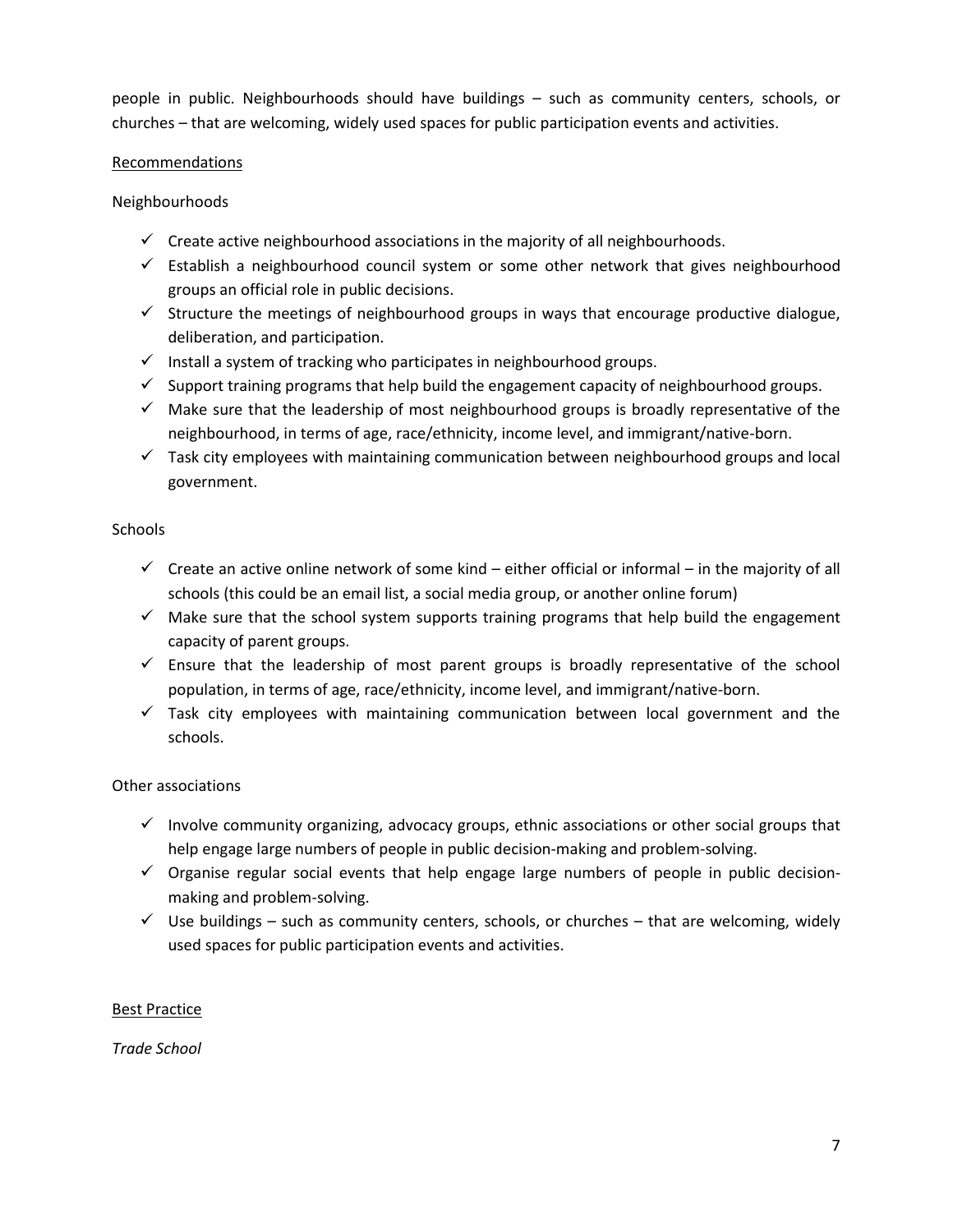Teachers propose classes and ask for barter items from students. For example, if you teach a class about making butter, you might ask students to bring heavy cream, jars, bread, music tips, clothes, vegetables, or help with something like finding an apartment. Students sign up for classes by agreeing to bring a barter item for the teacher. Trade School is for people who value hands-on knowledge, mutual respect, and the social nature of exchange.

## $\rightarrow$  [Trade School Glasgow](http://tradeschool.coop/about/)

### *Hackathon*

A hackathon is an event where people come together and use technology to collaboratively improve upon or build new software. Hackathons are sometimes undertaken to achieve a specific goal, but often they are an opportunity for organisations/groups to explore open ended citizen/public led, innovative ideas.

Hackathon events became widespread in the mid to late 2000s in which computer programmers and others involved in software development, including graphic designers, interface designers and project managers, collaborate intensively on software projects. The Method has since been used in many other areas to bring together citizens and experts to generate innovation.

Hackathons can last between a few hours and a week. Events typically start with one or more presentations about the event and the specific subject if there is one. Participants then suggest ideas and form teams based on individual interests and skills. The hackathon then begins and can last anywhere from several hours to several days. Sometimes there is an element of competition with prizes for the best ideas. At the end of the hackathon there is usually a demonstrations in which each team demonstrates their results.

### *5. Range of issues*

Most cities face a range of challenges and opportunities that affect citizens and that deserve productive public participation. When communities support regular, interactive, and meaningful participation on a broad range of issues, they are better able to meet the diverse needs and goals of citizens.

The issues could include, inter alia, planning and land use, public health, education, budgeting and public finance, transportation, policing and public safety, or racism and cultural difference. A high quality citizen participation in each of the fields would involve large numbers of people (at least 5% of the population). The people who participate would be broadly representative of the larger population and the participation should be interactive, i.e. it should facilitate two-way communication between citizens and government, and among different kinds of citizens. There should be opportunities to participate at least once a month and the participation experience should provide people with the information they need. The participation experiences should give people a chance to discuss why the issue matters to them and provide people with a range of choices or policy choices to consider. Besides, the participation activities need to have a clear impact on policymaking and enable people to take action in a variety of ways (e.g. as volunteers, or in committees or task forces, or through other groups and networks in the community). Last but least, the participation activities should be enjoyable for people.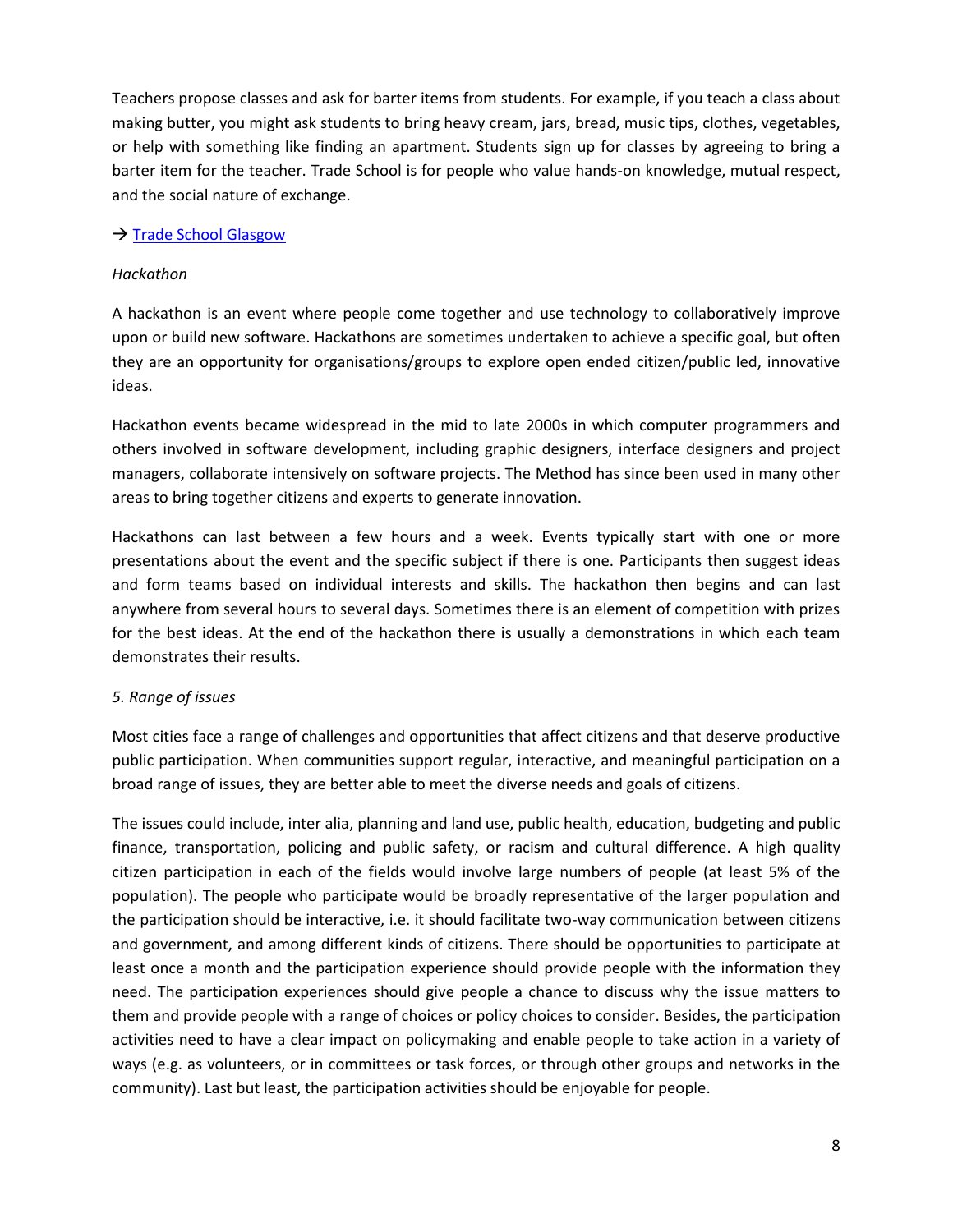It is positive that the city of Ovruch provides participation opportunities for citizens in the field of education and schools which involve large numbers of people who are broadly representative of the population. The quality and quantity of the participation opportunity could be improved though. The city may also wish to implement participation activities in the other outlined policy areas.

## Recommendations

- $\checkmark$  Provide quality participation opportunities for citizens in the following policy areas: planning and land use, public health, budgeting and public finance, transportation, policing and public safety, or racism and cultural difference
- $\checkmark$  Ensure that citizen participation has the following attributes:
	- o Involve large numbers of people (at least 5% of the population)
	- o Participants should be broadly representative of the larger population
	- o Interactive participation
	- o Opportunities to participate at least once a month
	- $\circ$  Participation experience should provide people with the information they need
	- o Give people a chance to discuss why the issue matters to them
	- o Provide people with a range of choices or policy choices to consider
	- o Clear impact on policymaking
	- o Enable people to take action in a variety of ways (as volunteers, or in committees or task forces, or through other groups and networks in the community)
	- o Participation opportunities should be enjoyable

# Best Practice

# *21st Century Town Meetings*

21st Century Town Meetings bring together between 500 and 5,000 people, to discuss local, regional or national issues. By using technology, this method combines the benefits of small scale face-to-face discussions with those of large group decision making.

This method uses technology to overcome the common tradeoff between the quality of discussion and the size of the group. The participants are spilt up into groups of 10-12 people, where they have facilitated small-group discussions. Each facilitator uses a networked computer to instantly collate ideas and votes from the table. This information is sent to a central point where a team summarises comments from all tables into themes that can be presented back to the room for comment or votes. Each participant also has a keypad which allows them to vote individually on themes or questions. The results of these votes are presented in real time on large screens for instant feedback from participants. The computers and voting pads generate volumes of useful demographically-sortable data. This information is often quickly edited into a report which is printed and given to participants, decisionmakers and journalists at the end of the event.

The whole process can either take place within one room, or groups can gather in many locations around the country or the world. Often, the participants are selected to be demographically representative of the whole population.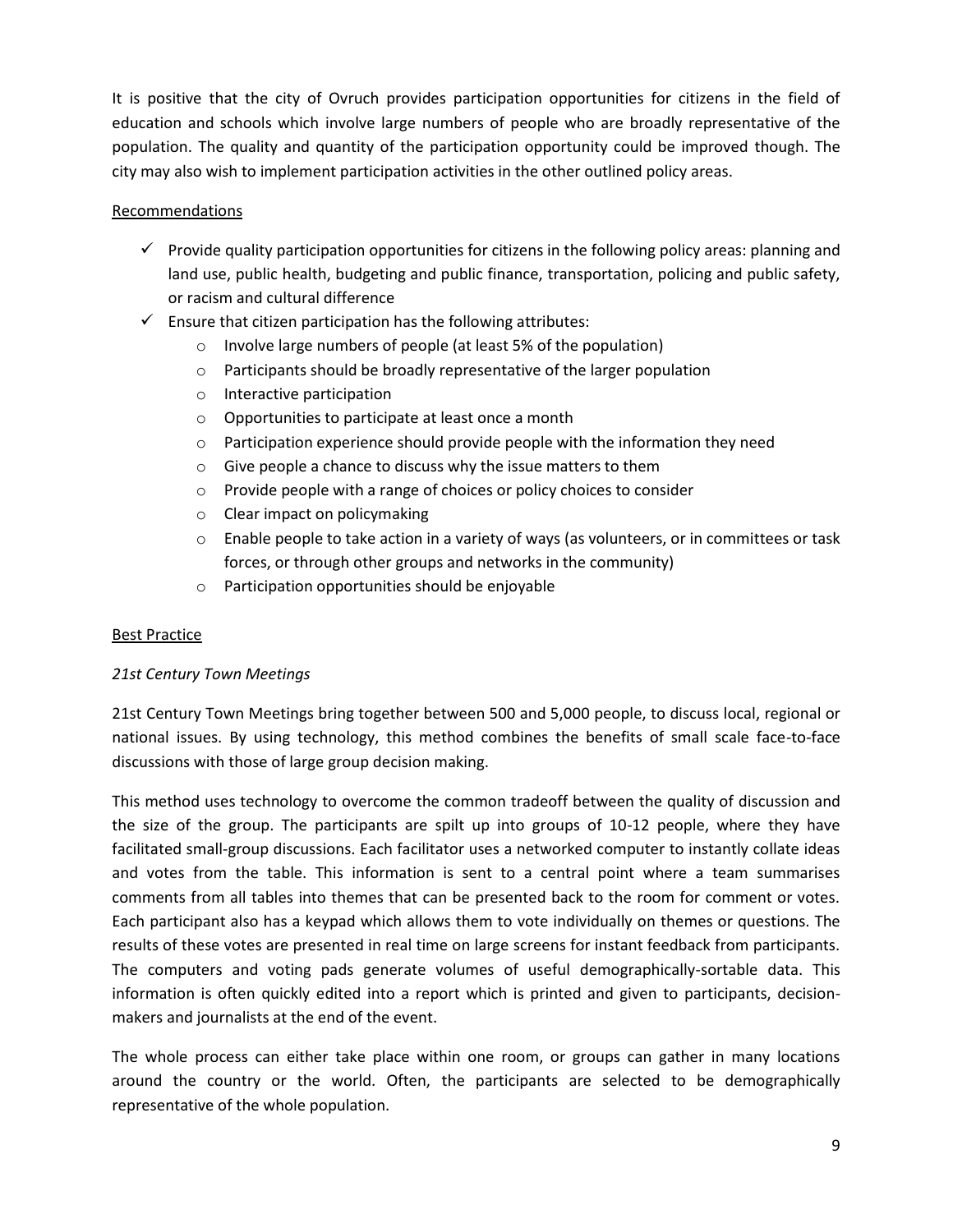The interchange between the small- and large-scale dialogues is powerful as it allows participants to discuss the issues in a small manageable setting, whilst maintaining the legitimacy of a process involving large numbers of people. The immediacy of the vote also creates transparency during the meeting

## → [Landscape Town Meeting \(Tuscany, Italy\)](http://participedia.net/en/cases/landscape-town-meeting-tuscany-italy)

## *6. Range of tactics*

There are many different methods, tools, apps, and meeting formats for public participation. Because different tactics fit different goals and scenarios, and because citizens have diverse needs and goals, cities are more likely to succeed if they employ a wide variety of methods. The city of Ovruch has not yet experimented with methods or tools to increase public participation.

## Recommendations

The city of Ovruch may wish to implement the following tools or methods to include citizens in local decision-making:

- $\checkmark$  Social Media Aggregation: Online aggregation tools sift through social media networks to find common words and strings of words.
- $\checkmark$  Surveys and Polls offline: Basic data gathering tactic can be conducted by phone, by mail, and in person.
- $\checkmark$  Surveys and Polls online: Basic data gathering tactic can be disseminated through email, texting, websites, and social media.
- $\checkmark$  Keypad polling: A type of polling, using handheld polling devices or smartphones, which is typically conducted as part of a face-to-face meeting.
- $\checkmark$  Focus Groups: Facilitated, face-to-face small-group discussions can be used to delve more deeply into people's views and perspectives, as well as the values, needs, and concerns that lie behind people's beliefs. Can also be used to test how people's opinions change when presented with different options or pieces of information.
- $\checkmark$  Online Problem-Reporting Platforms: Smartphone-based tools that allow people to enter data about particular problems and conditions, such as potholes, graffiti, and environmental hazards.
- $\checkmark$  Crowdsourcing: Online platforms and face-to-face exercises that allow people to suggest ideas  $$ and then rank, refine, and comment on all the ideas generated by the crowd. Some are framed as contests, with the most popular or useful entries winning prizes, badges, or vouchers.
- $\checkmark$  Crowdfunding and Minigrants: Online initiatives that enable people to ask for or donate money, and small-grant programs run by institutions to support volunteer projects.
- $\checkmark$  Serious Games: Online or face-to-face exercises that give citizens a chance to test their knowledge, strengthen their relationships, or come up with their own solutions to public problems.
- $\checkmark$  Wiki-Based Mapping and Writing Platforms: Online technologies that incorporate individual contributions into a central map, database, or document. In some cases, they include processes that help people interact and negotiate in areas where their contributions differ.
- $\checkmark$  Online Networks: Temporary or long-term online forums set up to encourage communication and collaboration within groups.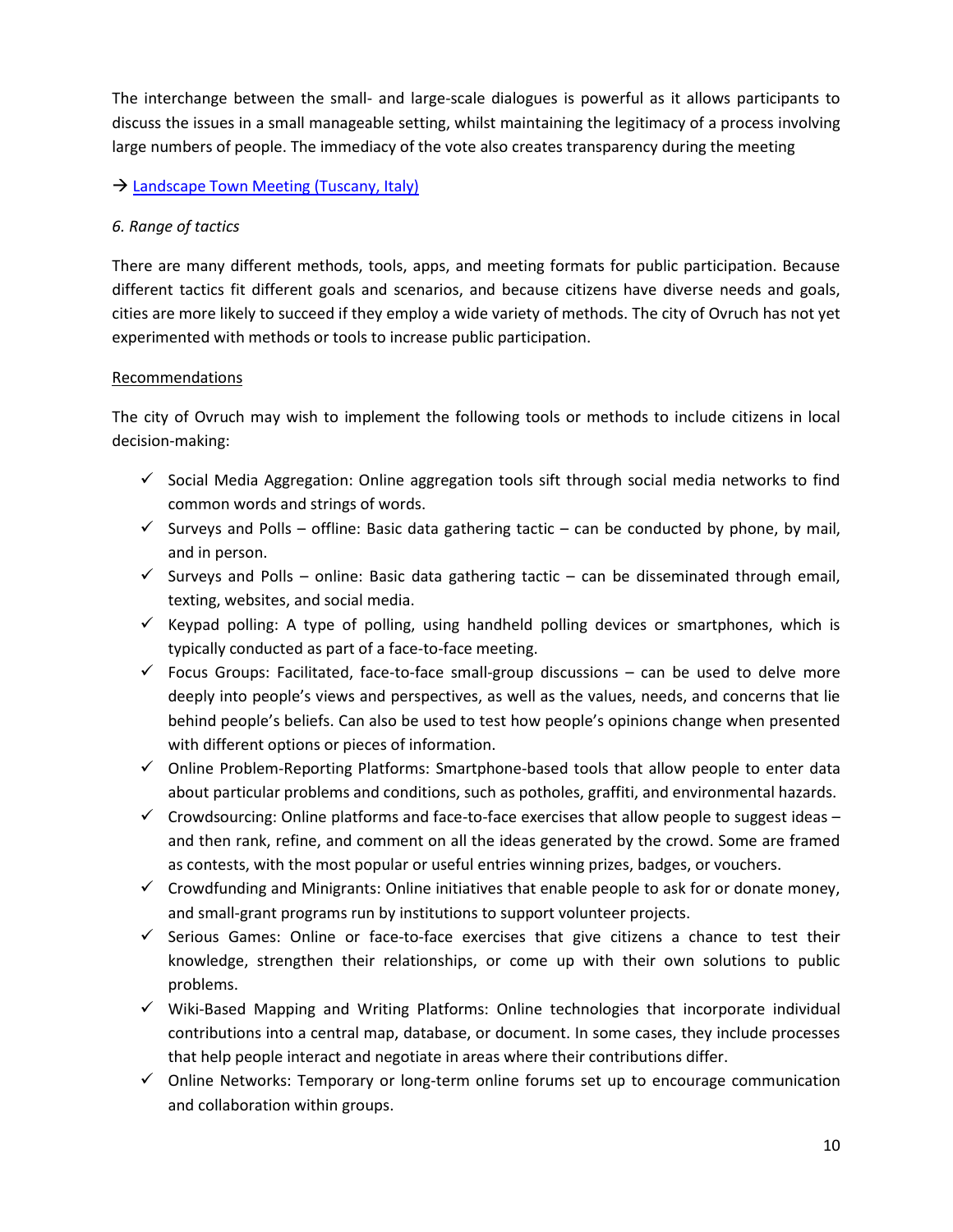- $\checkmark$  Collaborative Planning Processes: Planning exercises, such as charrettes, placemaking workshops, and FutureSearch conferences, that bring people together to make design or architectural decisions – or visioning initiatives that focus on broader public issues like economic development or transportation planning.
- $\checkmark$  Participatory Budgeting: Processes that engage large, diverse numbers of people deliberation, planning, and voting on how to spend a pool of public money.
- $\checkmark$  Public Deliberation: Initiatives in which citizens, public officials, public employees, and other stakeholders interact in small-group sessions where they share experiences, consider a range of policy options, and decide together what should be done.

# *7. Grassroots problem-solving*

Citizens have more ways to contribute to public problem-solving than ever before. Productive public participation strategies encourage and support citizens to take action in a variety of ways. In their public statements about the value of participation, public officials and staff should therefore support the idea that citizens can help contribute to solving public problems. The city of Ovruch should organize participation opportunities in a way that allows citizens to discuss and plan ways they can take action. The creation of a small-grant program would support the implementation of citizens' action ideas. The city may also wish to implement an annual citizens' academy or some other training program for citizens. Young people should be required to contribute a certain number of volunteer hours before graduation.

### Recommendations

- $\checkmark$  In their public statements about the value of participation, public officials and staff should support the idea that citizens can help contribute to solving public problems.
- $\checkmark$  Organize participation opportunities in a way that allows citizens to discuss and plan ways they can take action.
- $\checkmark$  Provide a small-grant program to support the implementation of action ideas.
- $\checkmark$  Support an annual citizens' academy or some other training program for citizens.
- $\checkmark$  Invite young people to contribute a certain number of volunteer hours before graduation.
- $\checkmark$  Implement an annual awards program supported by the city or by a non-governmental organization – which recognizes citizens for their efforts to solve public problems.

### Best Practice

### *Deliberative Polling*

A Deliberative Poll takes a representative sample of the population, provides them with information about an issue and time to deliberate about it before coming up with a considered opinion. These results are then used as a guide to what the whole population would think if they had a similar chance to deliberate.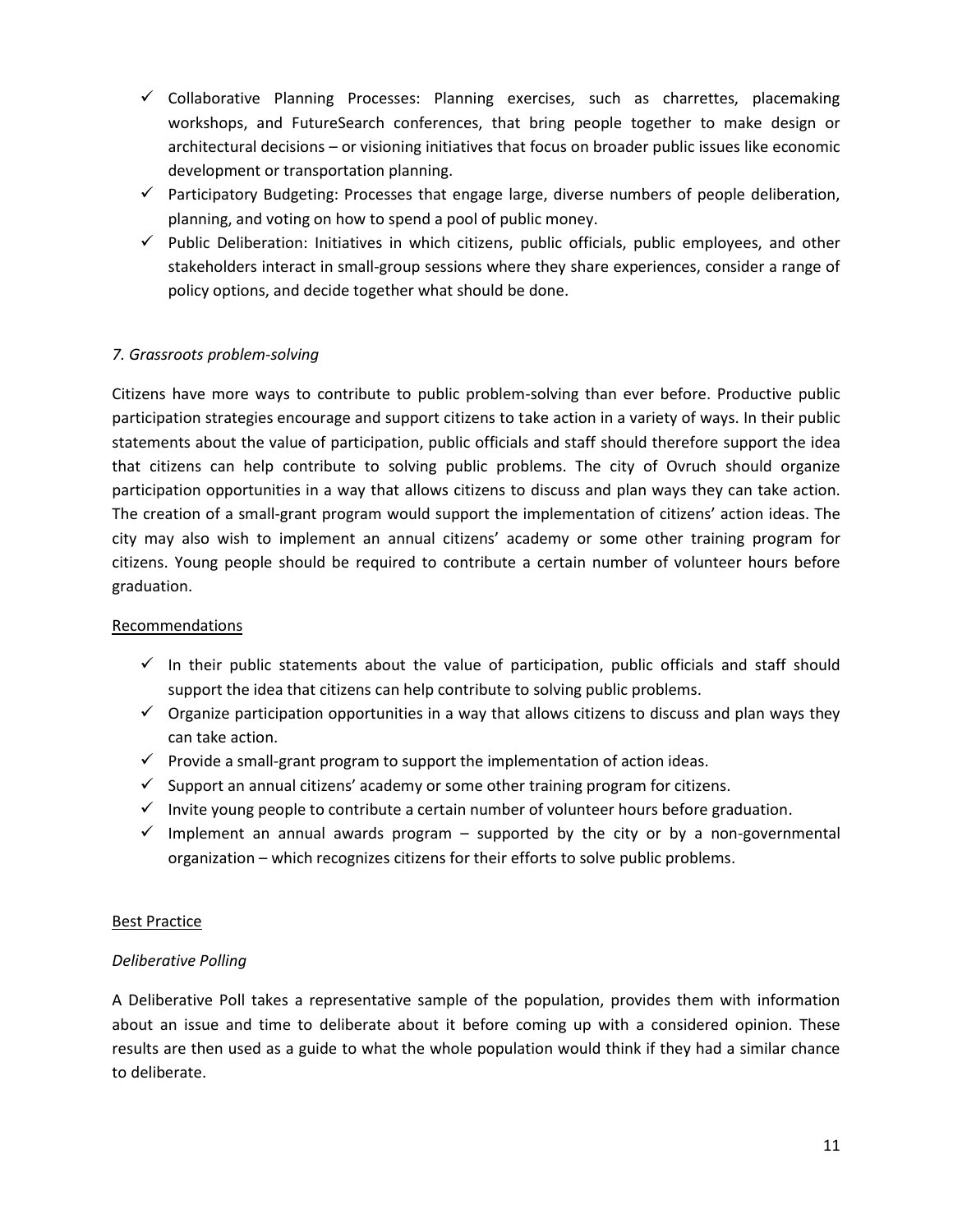#### Process:

• A representative sample of the population is selected, based on gender, race, education and socioeconomic background.

• Participants fill out a questionnaire on their opinions on the issue.

• Participants are then invited to gather for a few days to discuss the issues. Participants have access to unbiased background material. They discuss the issues in small groups with trained facilitators. Participants can also ask questions to experts in the area.

• After this deliberation, participants fill out the original questionnaire again.

The resulting changes in opinion are thought to represent the conclusions the public would reach if they had the opportunity to become more informed about the issues. Often, Deliberative Polling creates dramatic, statistically significant changes in views. However, follow up studies tend to show that some of these changes are reversed over time. Deliberative polls are often run in collaboration with TV companies, which then broadcast parts of the process, allowing the wider public to share the learning of the participants. You should use a Deliberative Poll when you want to engage on a complex issues which the public know little about.

## → Marousi, Greece - [Deliberative Polling](http://participedia.net/en/cases/marousi-greece-deliberative-polling)

## *8. Young people*

As the adult citizens of the future, young people need experiences and education that prepare them for their future roles. But young people can also be dynamic leaders in the present. Productive participation strategies tap into the present and future civic capacity of young people.

Therefore it is unfortunate that in Ovruch's school system, young people do not have meaningful opportunities to address key issues facing students and the schools. Also outside the school system, there are no opportunities for young people to take part in public decision-making and problem-solving. The city does not have a youth council.

### Recommendations

- $\checkmark$  Create meaningful opportunities for young people to address key issues facing students and the schools inside the school system.
- $\checkmark$  Outside the school system, offer meaningful opportunities for young people to take part in public decision-making and problem-solving.
- $\checkmark$  Set up a youth council to present recommendations to the local government.

### Best Practice

### *Future Workshop*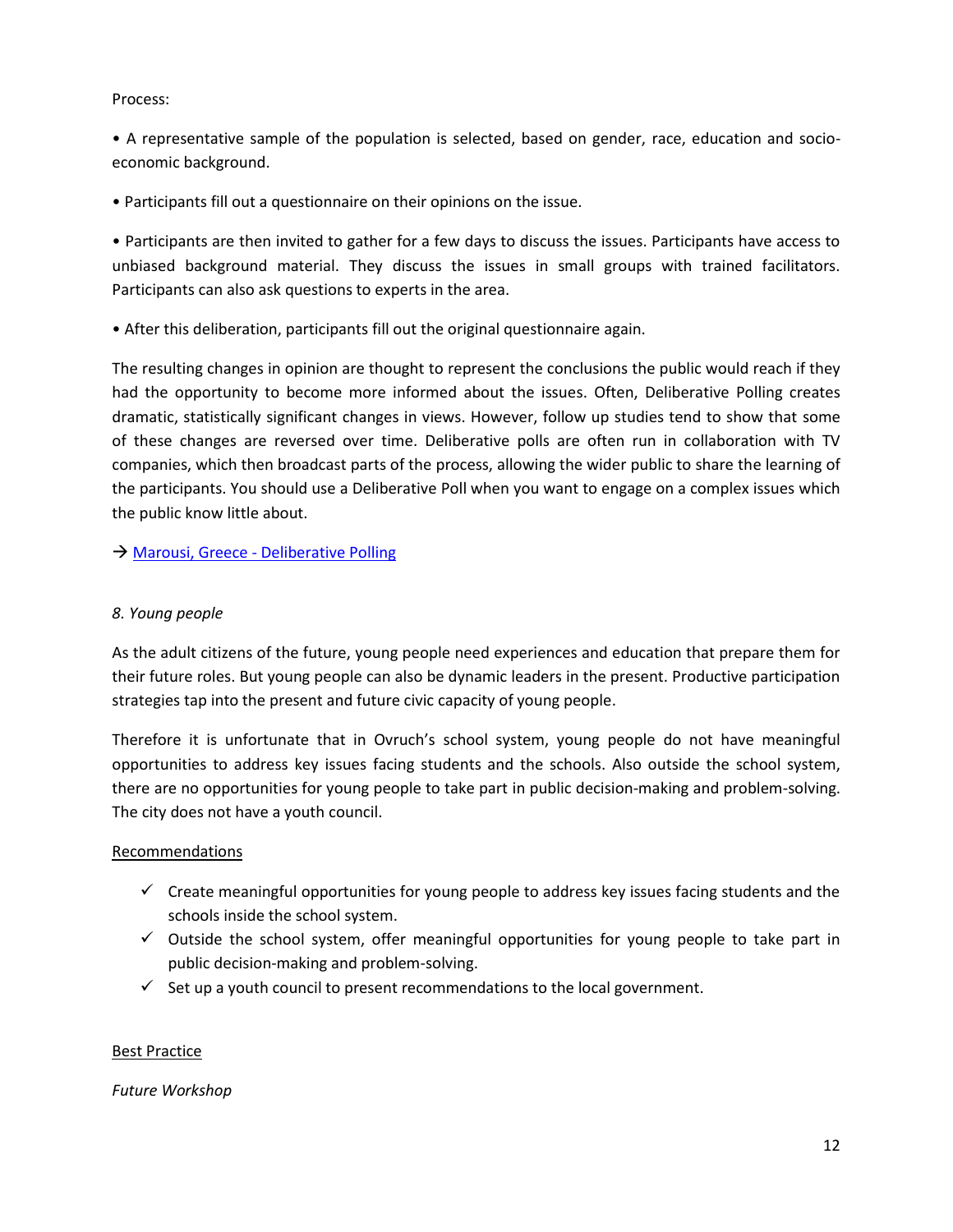A Future Workshop is a method for planning and forming a vision of the future. Workshops help define aims and identify problems. Future workshops incorporate a three phase process, sometimes preceded by presentations which outline the workshop objectives:

• Critical analysis phase involving detailed analysis of the situation/technology

• Visionary phase where future visions are built upon the analysis in the first phase; these are then subject to a reality check.

• Implementation phase where the visions are turned into actions

Following the completion of the workshop the action plan should be monitored and if necessary adjusted with more workshops planned. A future workshop can last for a few hours to a few days. One of the most common model involves a one day workshop where the critical phase takes place in the morning, the visionary phase takes place in the early afternoon and the implementation takes place in the second half of the afternoon.

 $\rightarrow$  [Space of the Future \(Casamassima, Italy\)](http://participedia.net/en/cases/space-future-casamassima-italy)

# *9. Transparency*

While efforts to increase transparency and open government may not be sufficient to increase public participation, they are essential complements to participation initiatives. Transparency can increase government accountability, decrease corruption, and enable citizen problem-solving efforts by giving civic technologists access to government data.

On this note, it is positive that the city has a website. The website could be enriched by livestreaming of public meetings with opportunities for remote interaction by citizens. The city could also release data on public services and public meetings as well as on financial data. It would also be useful to support efforts to help the local civic tech community use public data and help citizens understand and use public data.

# Recommendations

- $\checkmark$  Televise or livestream public meetings, with opportunities for remote interaction by citizens.
- $\checkmark$  Release data on public services and public meetings, and financial data.
- $\checkmark$  Support efforts to help the local civic tech community use public data.
- $\checkmark$  Support efforts to help citizens understand and use public data.

# Best Practice

# *Area Forum*

Area Forums are meetings held locally, often hosted by the local council. The meetings are attended by local councillors, together with senior representatives from the local authorities, the Police, Primary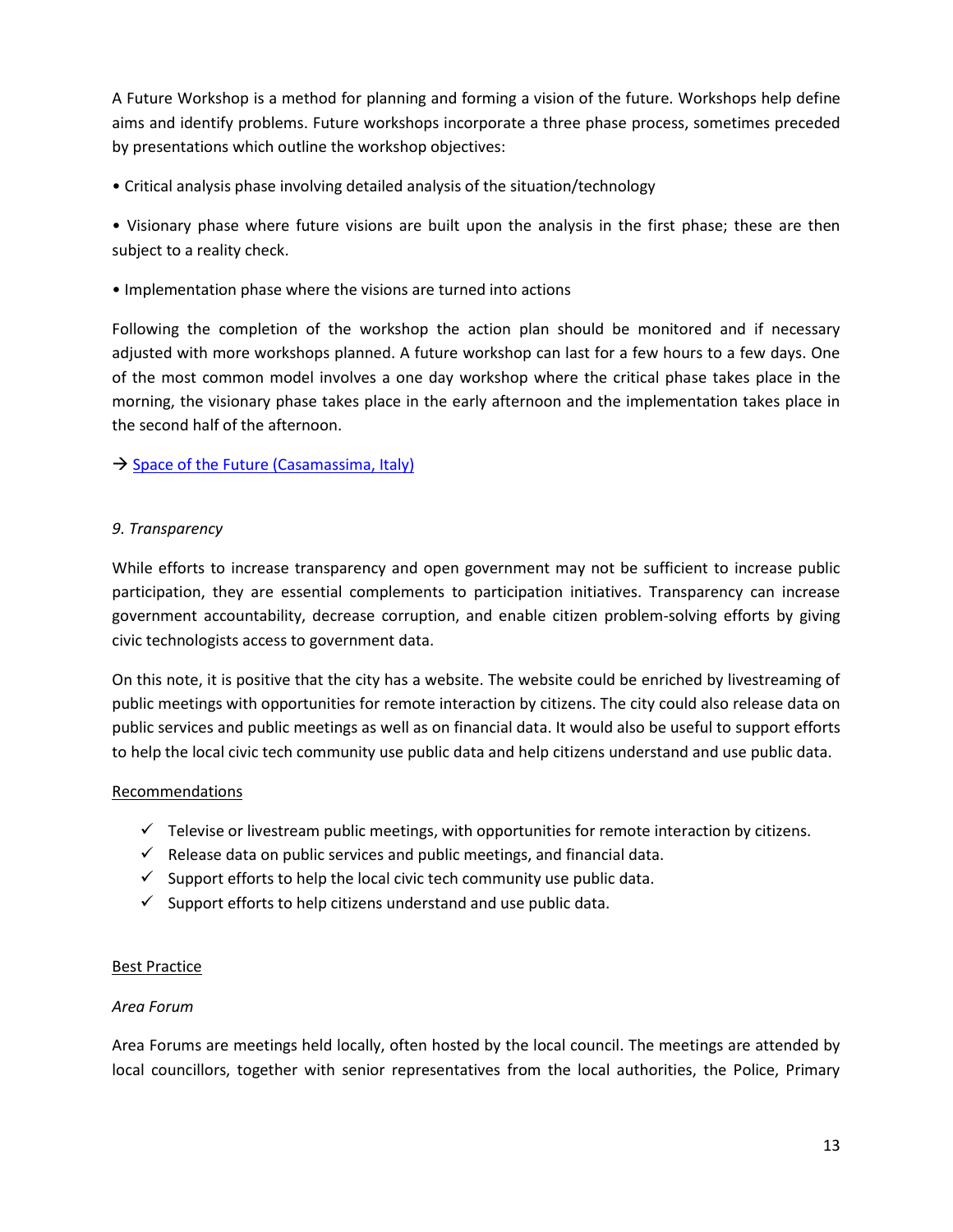Care Trusts and other key local organisations, to debate key topics and answer residents' questions faceto-face.

The Area Forum workshops are normally run in the evenings and are chaired by a local councillor. A Chief Officer also attends each meeting and ensures that the recommendations made are properly fed back into the council's decision-making processes. Area Forums concentrate their conversations on the topics of particular concern to local communities in the area. The outcomes are reported to Area Forum members either on an individual basis or via an Area Forum newsletter, which is distributed to members after each meeting; the minutes from each meeting are normally available online. You do not have to be a member of an Area Forum to attend, but you are encouraged to join so that you can be regularly updated about meetings and developments that have occurred as a result of your input.

 $\rightarrow$  [King County Community Forums, UK](http://participedia.net/en/cases/countywide-community-forums-king-county)

## *10. Monitoring and evaluation*

Public participation is more likely to improve over time if it is being evaluated in regular, transparent, and interactive ways. If citizens themselves are involved in measuring and assessing engagement initiatives and structures, they will have a greater stake in the success of those efforts, and more ways to ensure that participation is equitable, accountable, and productive.

Therefore, the city of Ovruch should publish a plan or protocol for evaluating public participation processes and outcomes. There should be a process for tracking the long-term effects of public participation on key social indicators. In this context, participation processes and outcomes need to be viewed through an equity lens. The city might wish to publish surveys, questionnaires, or other evaluation instruments that are used to evaluate individual participation opportunities and provide citizens with opportunities to give feedback on how official public meetings are structured and facilitated. The results of evaluations should be made publicly available and broadly disseminated. Lastly, there should be regular opportunities for public officials, staff, and citizens to analyze participation evaluations and make recommendations.

### Recommendations

- $\checkmark$  Publish a plan or protocol for evaluating public participation processes and outcomes.
- $\checkmark$  Install a process for tracking the long-term effects of public participation on key social indicators.
- $\checkmark$  View participation processes and outcomes through an equity lens.
- $\checkmark$  Publish surveys, questionnaires, or other evaluation instruments that are used to evaluate individual participation opportunities.
- $\checkmark$  Provide citizens with opportunities to give feedback on how official public meetings are structured and facilitated.
- $\checkmark$  Make results of evaluations publicly available and disseminate them broadly.
- $\checkmark$  Provide regular opportunities for public officials, staff, and citizens to analyze participation evaluations and make recommendations.